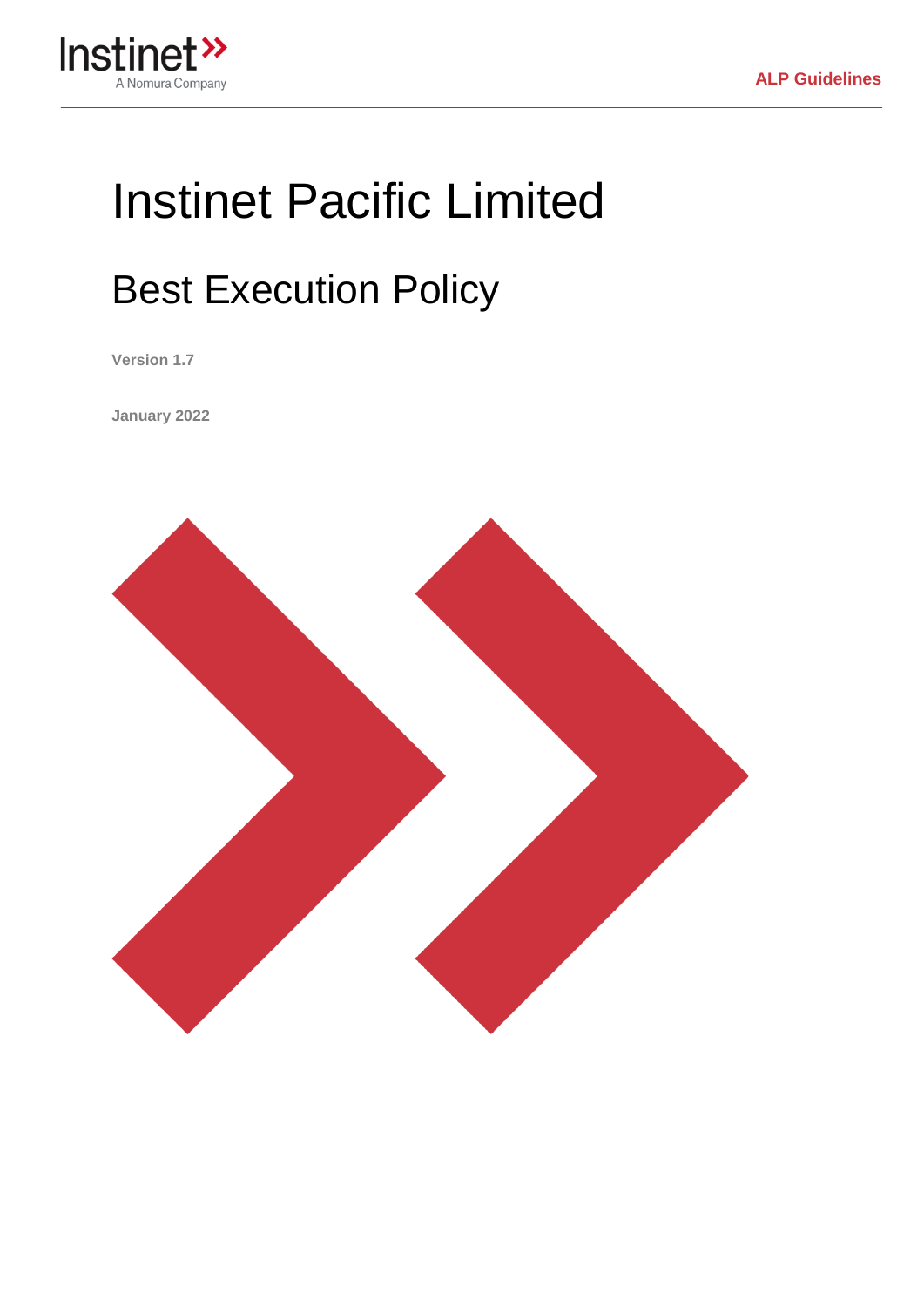

### **Contents**

#### **Document History**

| <b>Date</b>      | <b>Version</b> | <b>Author</b> | <b>Changes</b>                                                                                                         |
|------------------|----------------|---------------|------------------------------------------------------------------------------------------------------------------------|
| April 2016       | 1.0            | Liwen Foo     | New policy supplementing Terms of Business.                                                                            |
| December<br>2018 | 1.1            | Peter Murphy  | <b>Updated logo</b><br>7.3 Added reference to Best Execution<br>Committee                                              |
| November<br>2019 | 1.2            | Peter Murphy  | <b>Annual review</b>                                                                                                   |
| November<br>2020 | 1.3            | Peter Murphy  | <b>Annual review</b>                                                                                                   |
| January<br>2021  | 1.4            | Peter Murphy  | Correction to section 3.3 to read<br>when the order is placed and such instruction<br>must be clear and not ambiguous. |
| August 2021      | 1.5            | Jade Hwang    | Update Section 5.3 and 5.4                                                                                             |
| November<br>2021 | 1.6            | Peter Murphy  | <b>Annual review</b>                                                                                                   |
| January<br>2022  | 1.7            | lan Lauder    | <b>Update of CBX to BlockMatch Asia</b>                                                                                |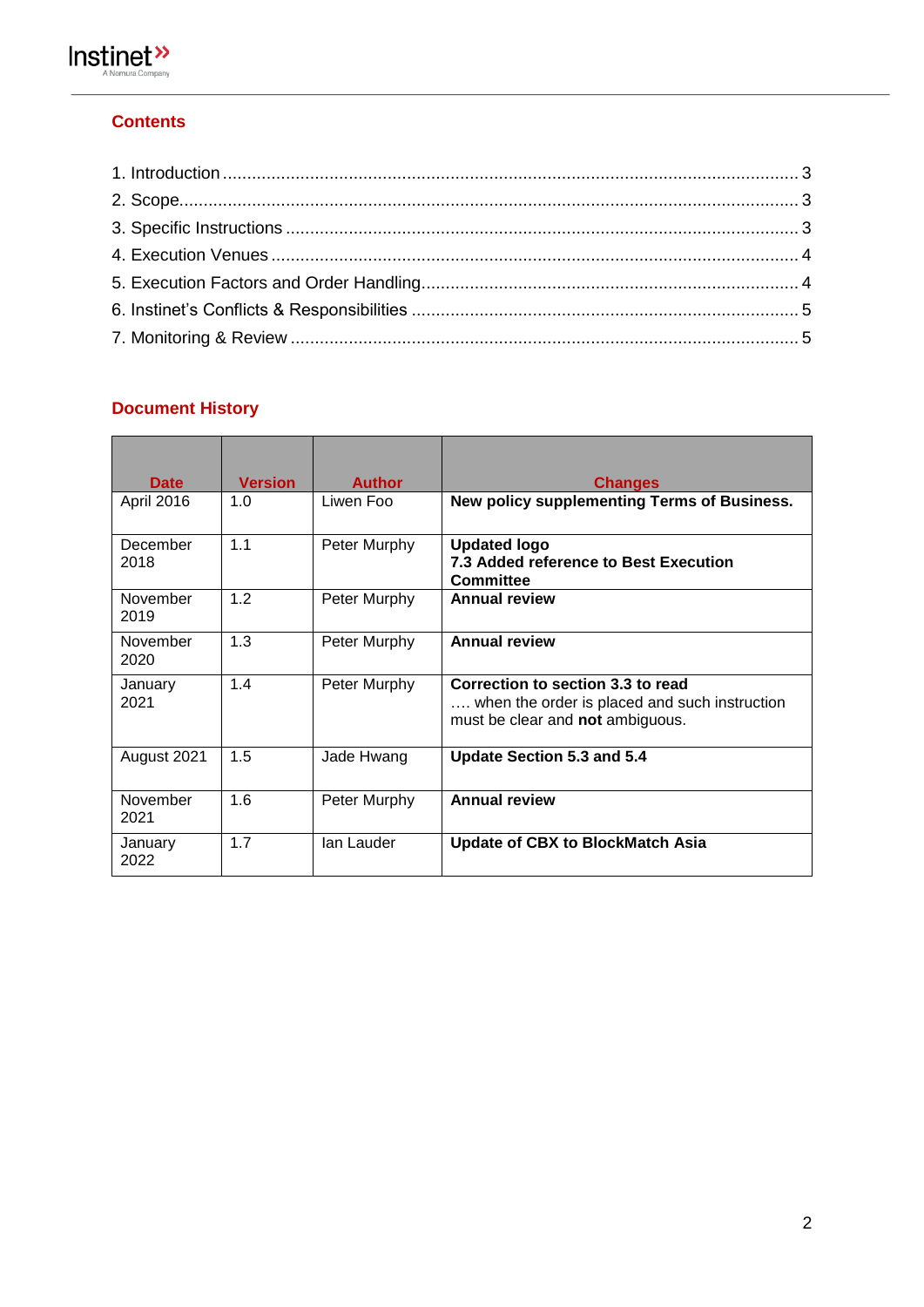## <span id="page-2-0"></span>**1. Introduction**

1.1. IPL is licensed by the Securities and Futures Commission of Hong Kong (**SFC**) and is a Hong Kong Exchange (**HKEx**) participant.

1.2. Instinet Pacific Limited (**IPL** or **Instinet**) recognises that it has a duty to take reasonable steps to obtain the best outcome for the handling and execution of client orders. This means that Instinet has in place a policy and procedures that are designed to obtain the best outcome for clients when executing orders on their behalf, subject to, and taking into account, any specific instructions from the client, the nature of the particular orders and the nature of the markets concerned, but is not a guarantee of such results in all transactions. This policy should be read in conjunction with IPL's Terms of Business as applicable from time to time, which is available on [www.instinet.com/legal.php.](http://www.instinet.com/legal.php)

### <span id="page-2-1"></span>**2. Scope**

2.1. Instinet owes a duty of best execution when it handles and executes orders on clients' behalf. For the purposes of this Policy Instinet is in receipt of an order and acting on a client's behalf when an execution instruction is given which gives rise to contractual or agency obligations owed by Instinet to a client. Instinet believes this to be the case where it exercises its discretion in relation to the execution of a client order.

2.2. For the avoidance of doubt, where an order is placed for execution on an exchange which we are unable to execute upon, we may pass on the order for execution by another broker-dealer with memberships of the relevant exchange and third party executing brokers.

#### <span id="page-2-2"></span>**3. Specific Instructions**

3.1. Where a client provides Instinet with a specific instruction in relation to -

- <sup>□</sup> an order.
- <sup>o</sup> a class of orders.
- a particular aspect of an order or orders, or
- $\overline{a}$  its orders generally,

Instinet will take reasonable steps to execute the orders in accordance with such instructions. By reason of physical restraints and rapid changes of market prices, Instinet may not always be able to execute client orders in full or at prices specified by the client.

3.2. However, specific client instructions may prevent Instinet from fully following this Best Execution Policy which is designed to obtain the best outcome on a consistent basis for the execution of client orders. In following client instructions Instinet will be deemed to have taken all reasonable steps to provide the best outcome.

3.3. Therefore, if a client requires its order to be executed in a particular manner and not in accordance with Instinet's Best Execution Policy the client should clearly state its desired method of execution when the order is placed and such instruction must be clear and not ambiguous.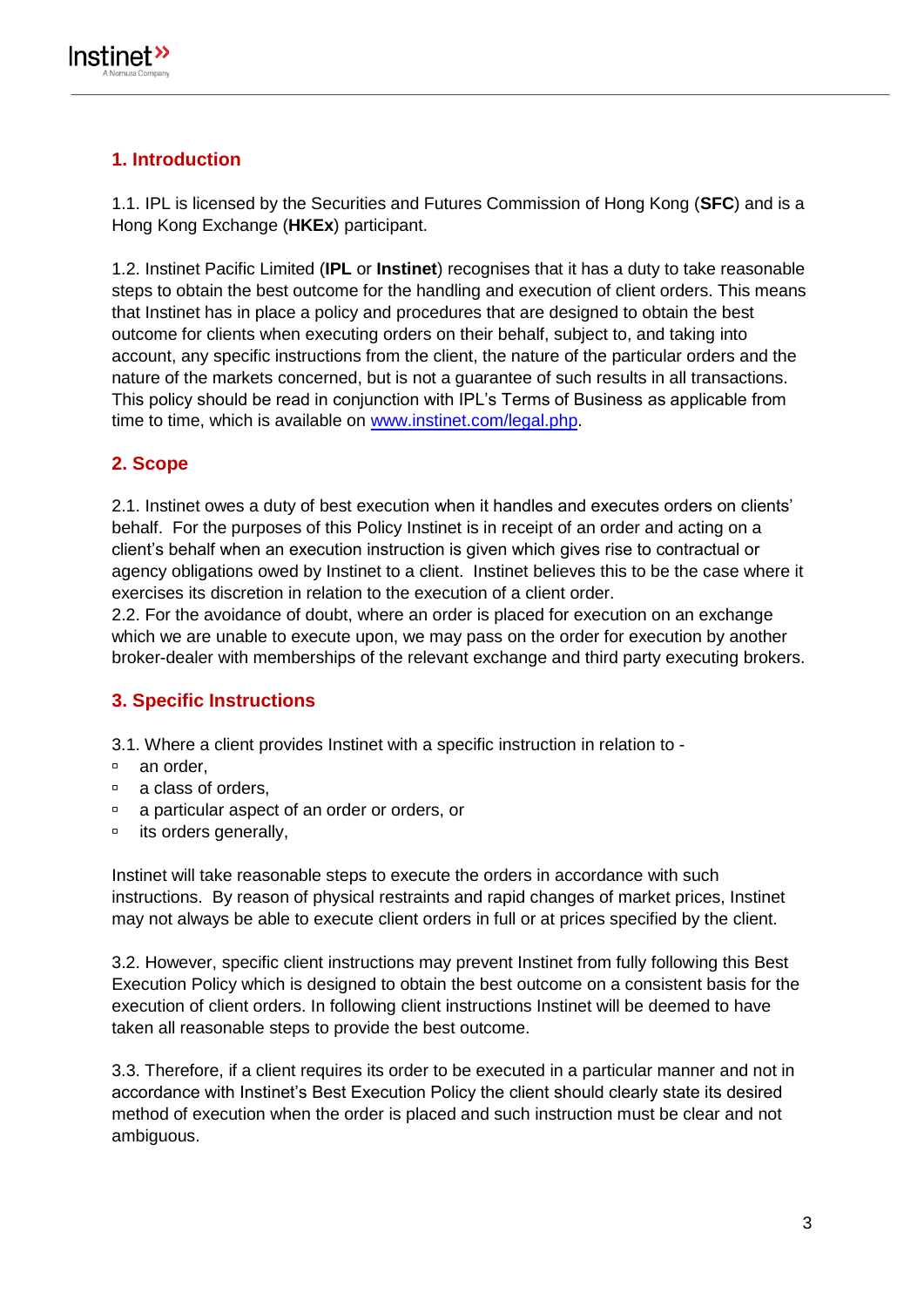

#### <span id="page-3-0"></span>**4. Execution Venues**

4.1. In meeting its obligations to take all reasonable steps to consistently obtain the best outcome, Instinet may execute orders at the following venues.

- On a regulated exchange,
- Instinet BlockMatch Asia
- Any other alternative trading system (including broker pools and crossing engines) subject to client's consent, and
- Instinet's global client base when it can cross a client order subject to client's consent.

#### <span id="page-3-1"></span>**5. Execution Factors and Order Handling**

5.1. In the absence of specific instructions from the client, Instinet may consider any, or any combination, of the following factors to determine the manner in which a client order will be executed.

- Price
- Speed
- Likelihood of execution or settlement
- Size of order
- Nature of order
- Costs
- Total consideration
- Market impact
- Any other factor relevant to the execution of the order

5.2. Instinet will take all reasonable steps to obtain the best outcome when executing orders on behalf of a client and will ordinarily place a higher importance on price. However, Instinet will, in certain circumstances, determine that other execution factors are more important than price; and in such cases it will take into account the characteristics of:

- The client,
- The client order.
- The security subject to the order, and
- The execution venue.

5.3. Instinet will generally make use of our extensive network of affiliates to execute client orders where Instinet is a member of the execution venue. Instinet may use a third-party broker who is not affiliate for execution. Typically, this will occur when neither Instinet or any of its affiliates has direct connectivity or membership to a trading venue. These third parties will be regularly assessed to ensure they perform to achieve the best outcome to client orders.

5.4. In certain markets where multiple execution venues are available, client order may be processed by Instinet's Smart Order Routing system which is aimed to determine the most